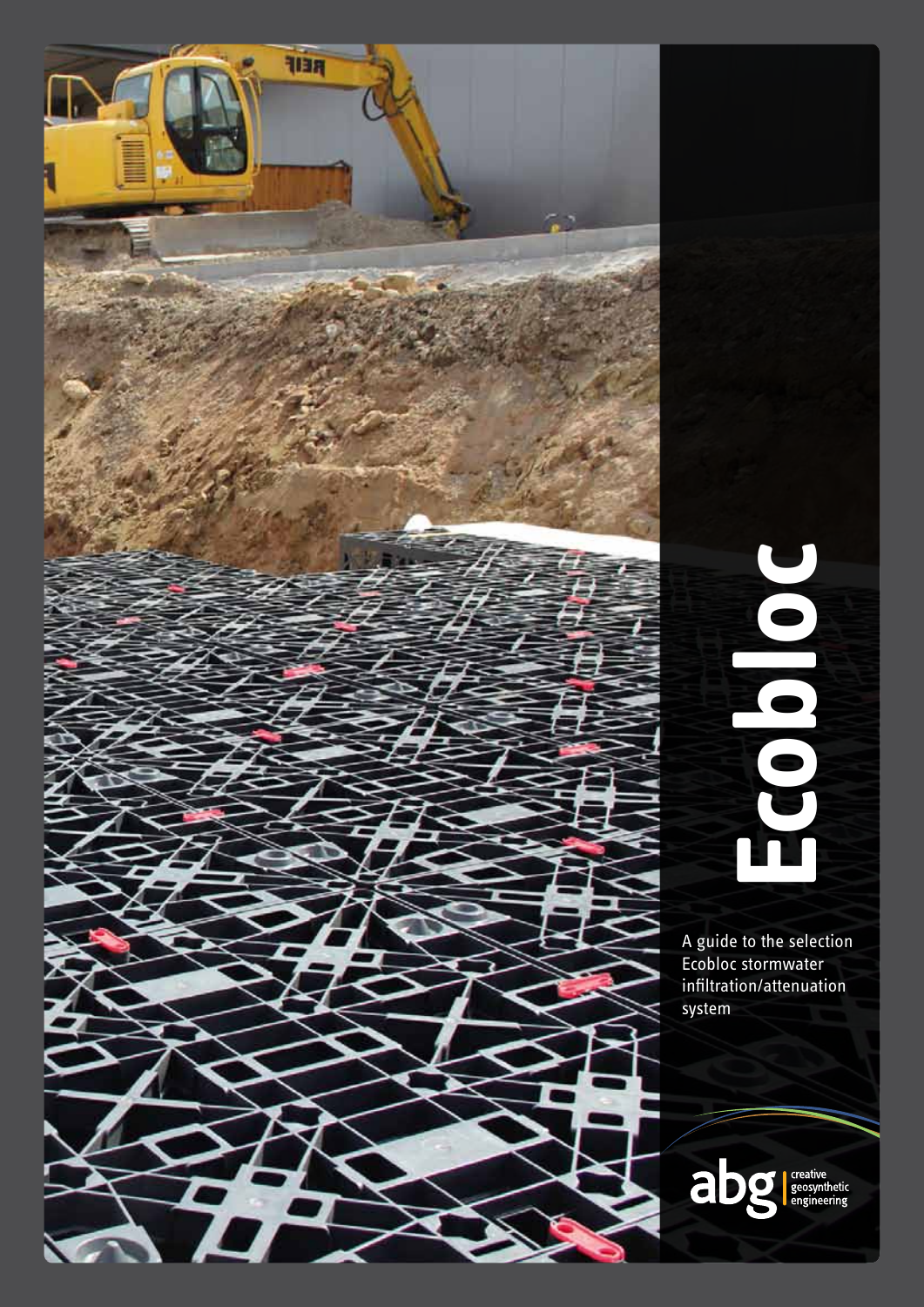# **Ecobloc**

Ecobloc is a cellular crate system designed to form underground voids allowing the infiltration, detention, retention or harvesting of rainwater collected as part of a SuDS scheme



The modular concept of Ecobloc allows the system size and bearing capacity to be tailored to suit site specific requirements in both trafficked and non-trafficked areas. Designed correctly EcoBloc has the capacity for a heavyduty lorry bearing capacity of up to 60 tons with as little as 800mm earth covering. Even under very heavy loads the EcoBloc system can be installed at a depth of up to 5 metres, this means that up to 14 layers are possible.

EcoBloc modules are easy to both transport and install. To save space during transport, two modules are stacked one inside the other halving transport costs and reducing  $CO<sub>2</sub>$ emissions. The lightweight units are easy to handle on site and the modular system structure requires few accessories and no specialist tools for installation.

The EcoBloc system allows easy access for inspection and monitoring and during routine maintenance is robust enough to resist high pressure jetting.



### **Easy to inspect**

The standard inspection channel allows the entire percolation system to be effectively monitored using inspection cameras.

# **Easy to install**

EcoBloc is modular and simply stacks together on site with no special training or equipment required.





### **Easy to maintain**

Easy access into the EcoBloc chamber allows cleaning using propriatory cleaning equipment such as jet washing



Modules are designed to nest to minimise volume. Typically this allows double the volume of void space per vehicle reducing costs and  $CO<sub>2</sub>$ emissions.



### **High storage volume**

EcoBloc modules have three times the storage volume of standard gravel. One module takes the place of around 1300 kg of gravel or a 50m drainage pipe. This reduces on-site excavation and costs associated with moving materials on site.

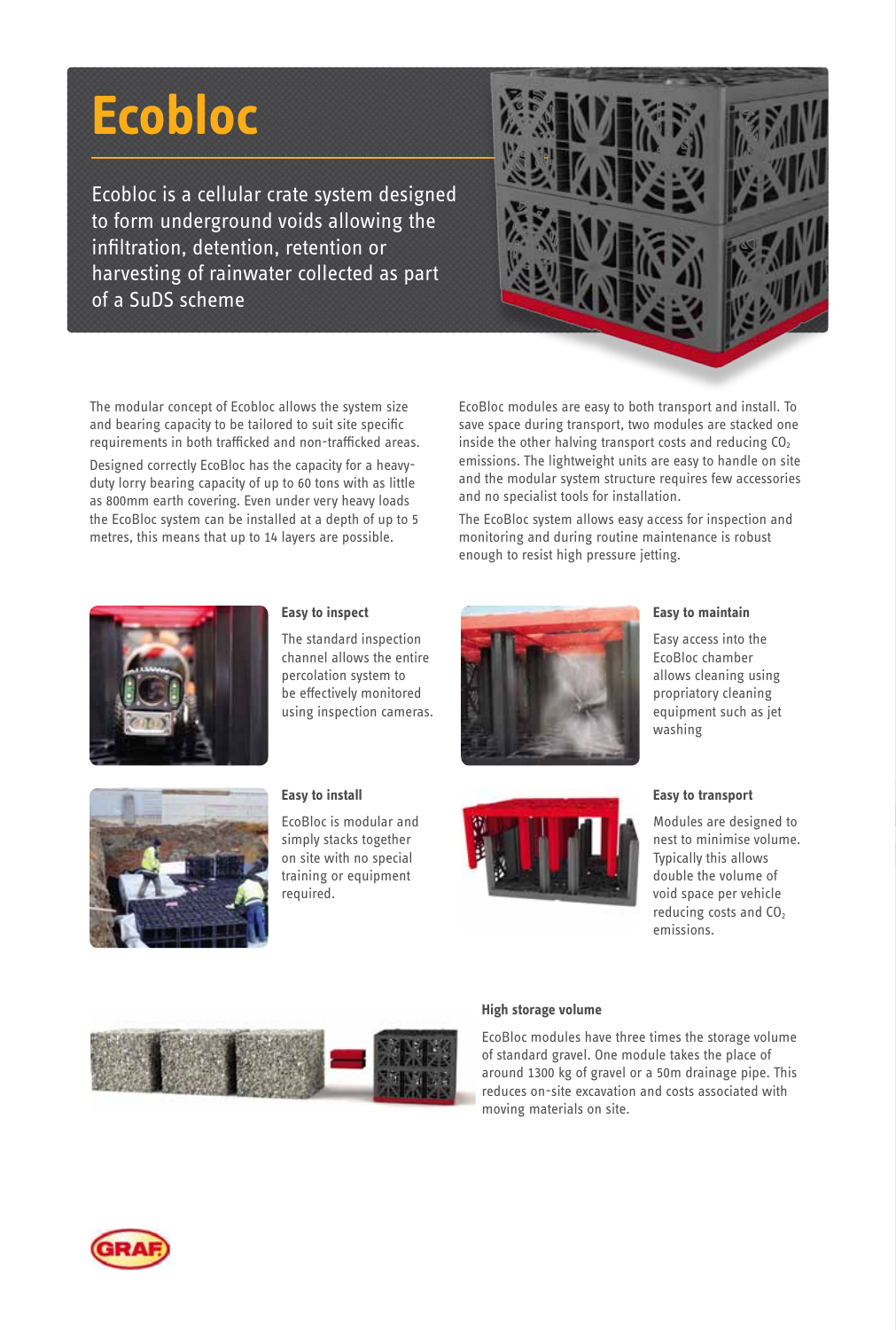# **Installing Ecobloc**



prevents materials entering the void whilst allowing free flow of water out of tank.

# **Infiltration**

Infiltration is the preferred method of source control and should be utilised whenever possible. The modular EcoBloc system, encapsulated with an appropriate geotextile, facilitates a high degree of ibility in design and can be used for the creation of a wide range of infiltration solutions of various configurations from linear infiltration trenches to large footprint underground structures.



## **Attenuation**

When encapsulated with an appropriate geomembrane with geotextile protection, the EcoBloc system provides an economic attenuation tank solution for the safe storage of stormwater prior to its controlled discharge or re-use. Where attenuation is being utilised in brownfield site applications or the catchment is above a groundwater protection zone, the specification of the geomembrane/geotextile material is critical to ensure the long term performance of the system.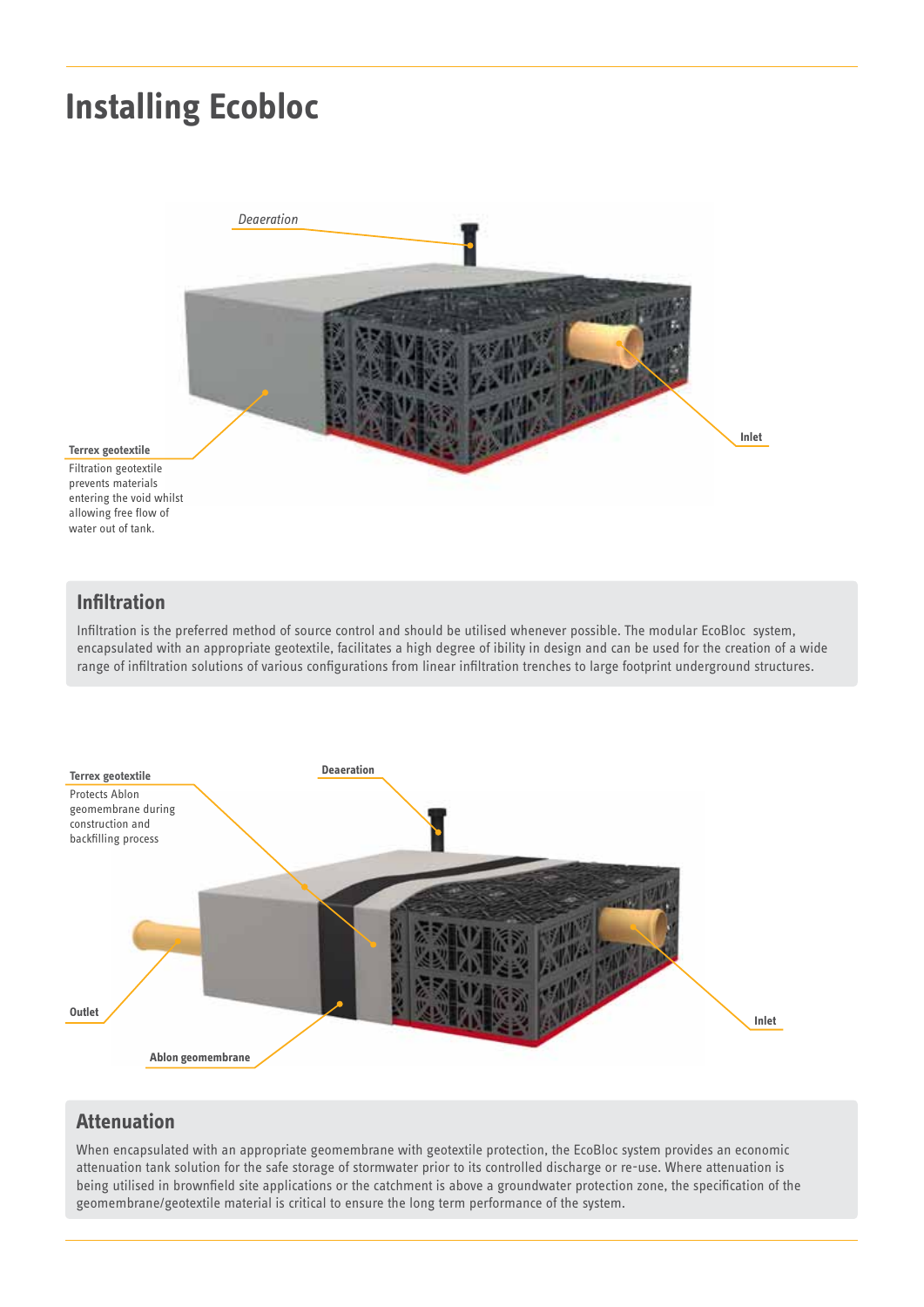# **Specifying Ecobloc**

### **Covering for various loads**



**Car loading**





**60t Truck Loading**

### **Installation criteria**

|                         |    | Without traffic load | Vehicle | Truck 12 | Truck 30 | Truck 40 | Truck 60 |
|-------------------------|----|----------------------|---------|----------|----------|----------|----------|
| Min. earth covering     | mm | 250                  | 250     | 500      | 500      | 500      | 800      |
| Max. earth covering     | mm | 2750                 | 2750    | 2750     | 2500     | 2250     | 2000     |
| Max. installation depth | mm | 5000                 | 5000    | 5000     | 5000     | 5000     | 5000     |
| Max. number of layers   | N۵ | 14                   | 14      | 13.      |          |          | 13       |



| Weight              | kg            |     |
|---------------------|---------------|-----|
| Gross volume        |               | 205 |
| Net volume          |               | 195 |
| Storage coefficient | $\frac{1}{2}$ | 96  |

### **EcoBloc unit EcoBloc baseplate**

| Weight              | kg            |     |
|---------------------|---------------|-----|
| Gross volume        |               | 205 |
| Net volume          |               | 195 |
| Storage coefficient | $\frac{0}{0}$ | 96  |

The information above is for guidance only and should not be taken as guide for design. Site specific design guidance and data sheets are available through the ABG Technical Department on 01484 852096 or by emailing technical@abgltd.com.

### **Product Dimensions**

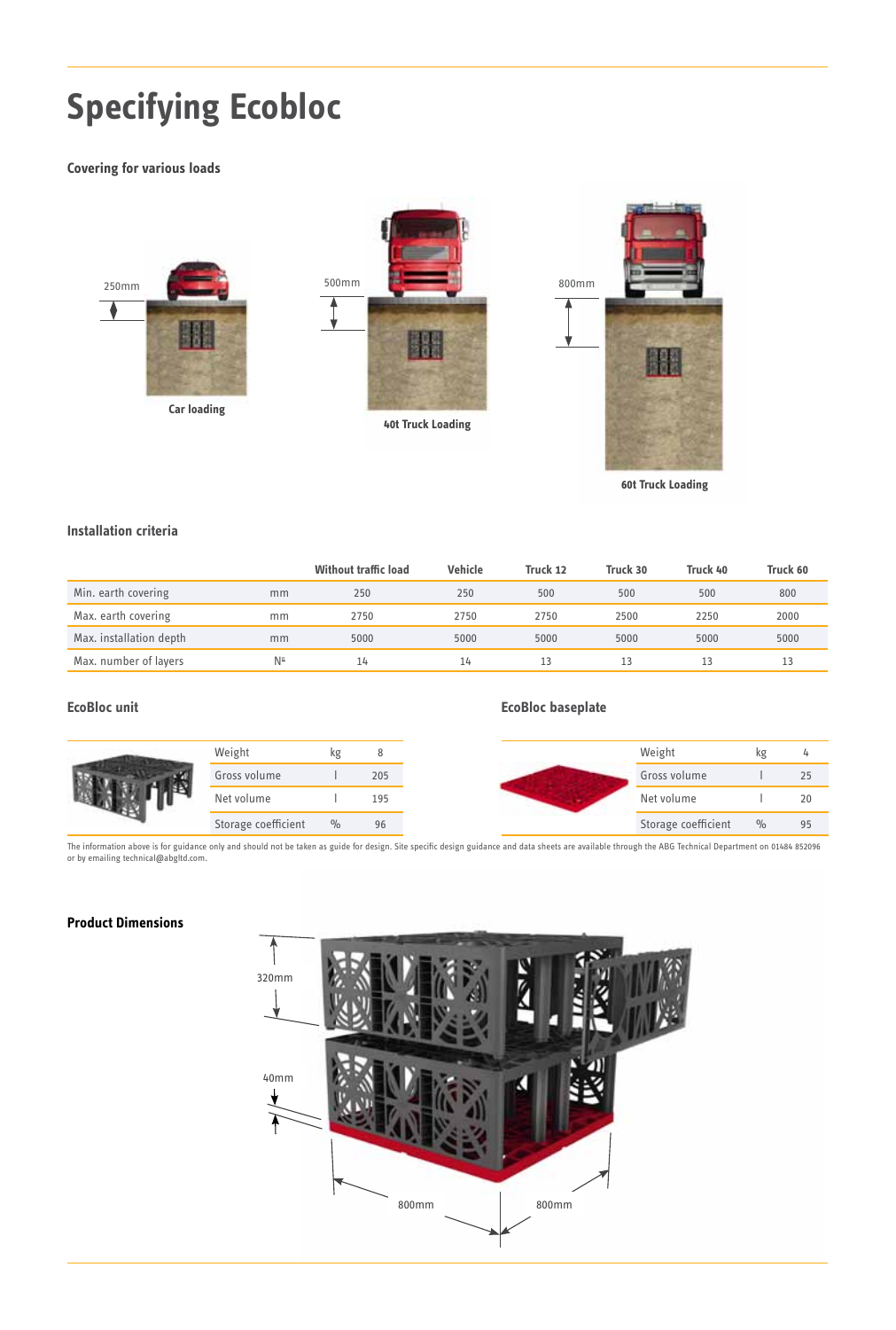